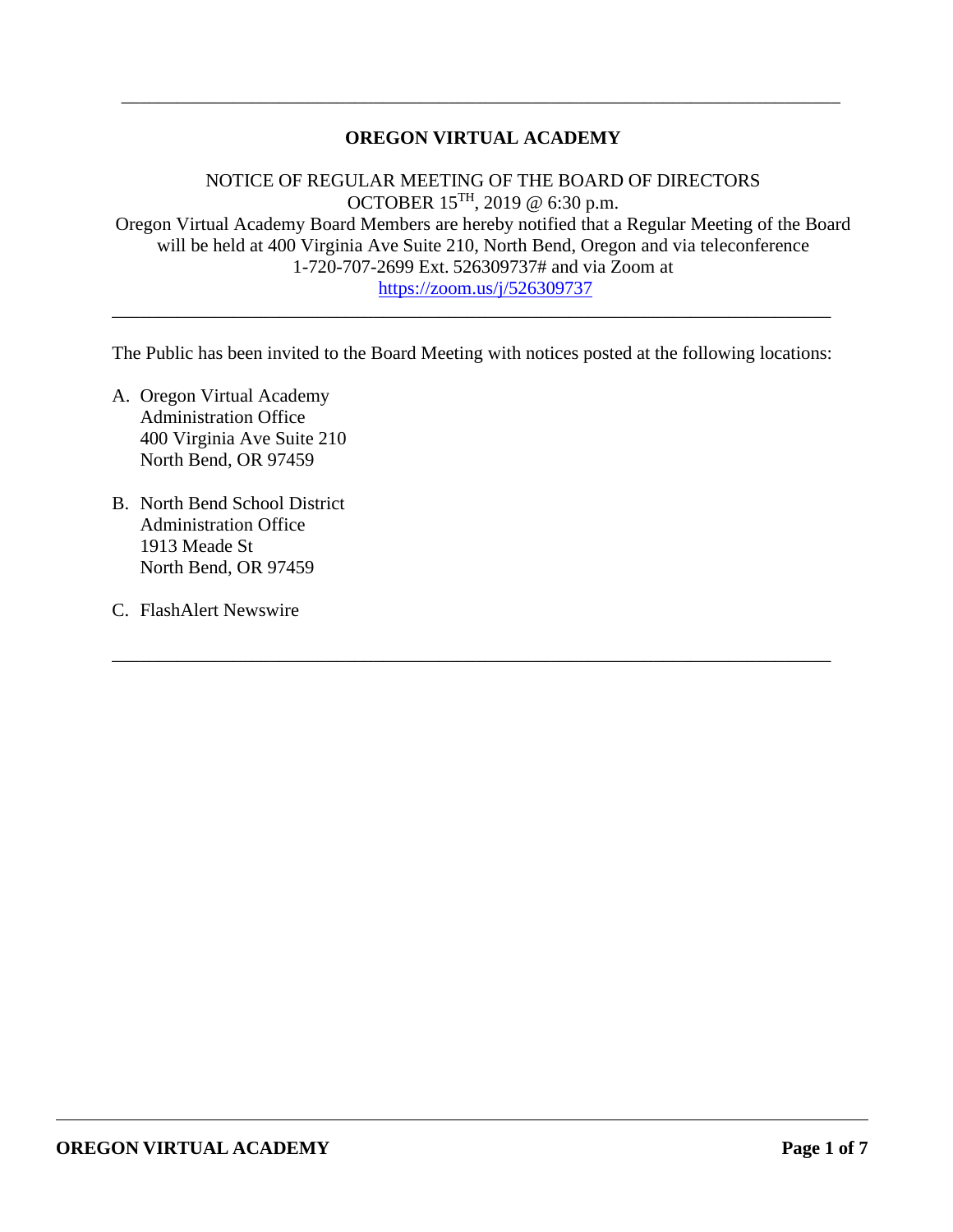## **AGENDA REGULAR MEETING AGENDA**

## **BOARD OF DIRECTORS OREGON VIRTUAL ACADEMY**

**Tuesday, October 15th, 2019 6:30 p.m.** ORVA Office 400 Virginia Ave Suite 210 North Bend, OR 97459

# **INSTRUCTIONS FOR PRESENTATIONS TO THE BOARD BY PARENTS AND CITIZENS**

The Oregon Virtual Academy welcomes your participation at the School's Board meetings. The purpose of a public meeting of the Board of Directors is to conduct the affairs of the School in public. We are pleased that you are in attendance and hope that you will visit these meetings often. Your participation assures us of continuing community interest in our School. To assist you in the ease of speaking/participating in our meetings, the following guidelines are provided.

- 1. Agendas are available to all audience members at the door to the meeting or by requesting the agenda from School Officials (541-751-8060).
- 2. The "Public Comment" portion is set aside for members of the audience to raise issues that are not specifically on the agenda. These presentations are limited to three (3) minutes and total time allotted to non-agenda items will not exceed fifteen (15) minutes. The Board may give direction to staff to respond to your concern or you may be offered the option of returning with a citizen-requested item.
- 3. When addressing the Board, speakers are requested to stand, to state their name and address, and to adhere to the time limits set forth.
- 4. Citizens may request that a topic related to school business be placed on a future agenda by submitting a written request at least seventy-two (72) hours in advance of any regular meeting. Once such an item is properly placed on the agenda, the Board can respond, interact, and act upon the item.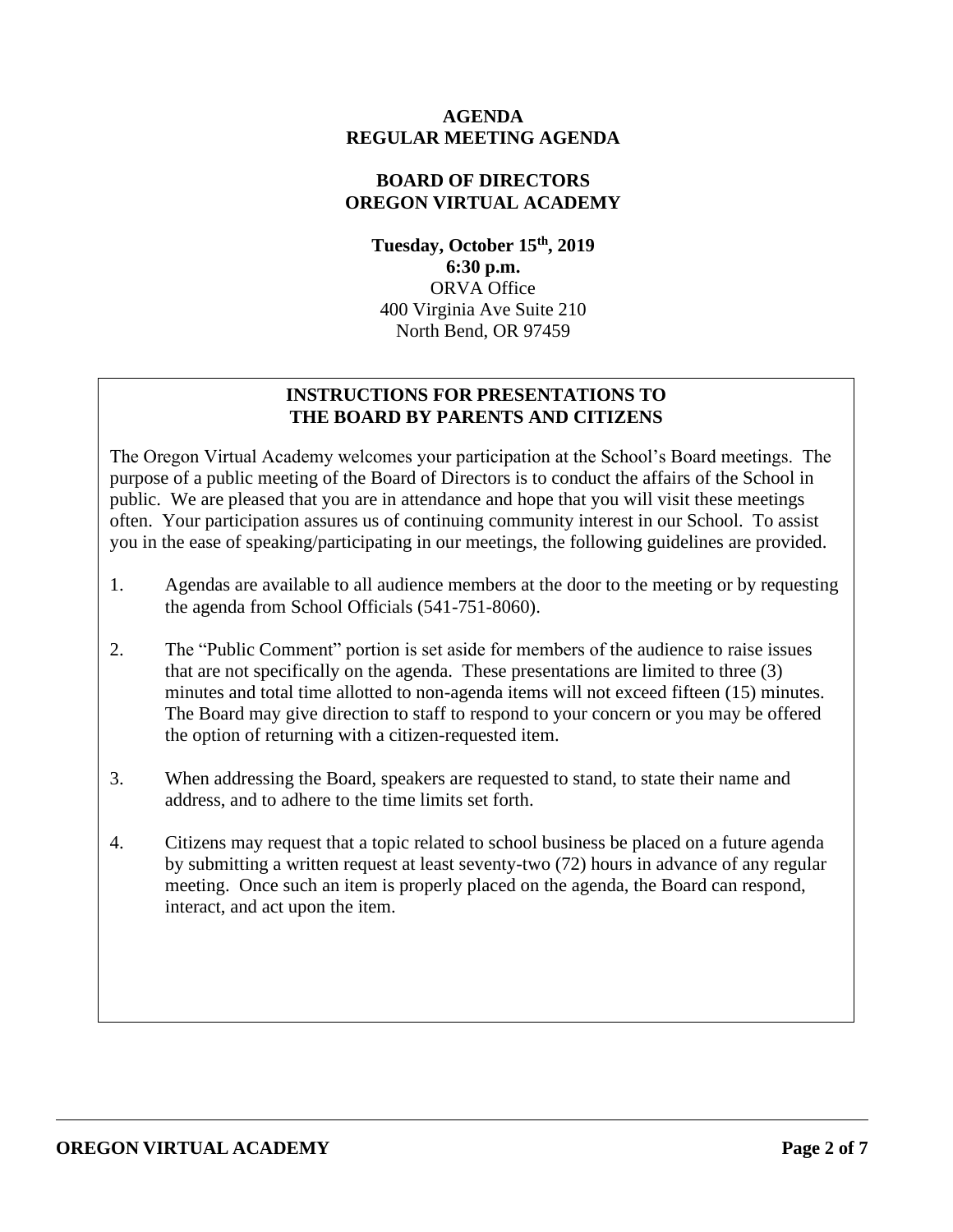## **I. PRELIMINARY**

**A.** CALL TO ORDER

Meeting was called to order by the Board Chair at 6:31 P.M.

|  | <b>B.</b> ROLL CALL |  |
|--|---------------------|--|
|--|---------------------|--|

| <b>Member</b>          | Title         | Term      | <b>Present</b> | <b>Absent</b> | <u>In</u> | Out |
|------------------------|---------------|-----------|----------------|---------------|-----------|-----|
| Mr. Paul Tannahill     | Secretary     | 2019-2021 |                | Х             |           |     |
| Mr. Michael Herndon    | Treasurer     | 2019-2021 | X              |               |           |     |
| Ms. Reta Doland        | Member        | 2016-2019 | X              |               |           |     |
| Mr. Franklin Roberts   | Member        | 2016-2019 |                |               | @6:45     |     |
| Mr. Brian Bray         | Member        | 2016-2019 |                | X             |           |     |
| Mr. Barry Jahn         | Chairman      | 2017-2020 | X              |               |           |     |
| Mr. Bryan Hatzenbihler | Vice Chairman | 2017-2020 | X              |               |           |     |
| Mr. Tim Geoghegan      | Member        | 2019-2021 |                |               | @6:50     |     |

#### **C.** AGENDA

Having read the agenda, as written and distributed are there any concerns (e.g. consent items/reorder)

• To remove or move an item, a member must make a motion that an item be moved/removed from the consent agenda as I feel it warrants additional discussion.

## **II. COMMUNICATIONS**

**A.** PUBLIC COMMENTS:

No individual comment shall be for more than three (3) minutes and the total time for this purpose shall not exceed fifteen (15) minutes. Board members may respond to comments however no action can be taken. The Board may give direction to staff following comment.

### **B.** BOARD/STAFF DISCUSSION

1. Finance Reports:

a.Review of Financial Packet through September 2019- M. Herndon, Board Treasurer and C. Chun-Hoon, Finance Director (to follow)

## *Mr. Chun- Hoon shares that the financial audit is under review and will be available to present at the next board meeting.*

*See full financial presentation [here.](https://k12inc-my.sharepoint.com/:p:/g/personal/mecaldwell_oregonva_org/EboX2NWViPBDvwVoEauz-aoB_qjsnkIhR7Onk8kNIMPl1w?e=pqjPAb)*

i. Progress on New Accounting System *Mr. Herndon shares the structure is in place and working on delivery. Once NetSuite has been implemented the board should see more results.* 

b.Budget Update

2.School Informational Reports a. School Leadership Update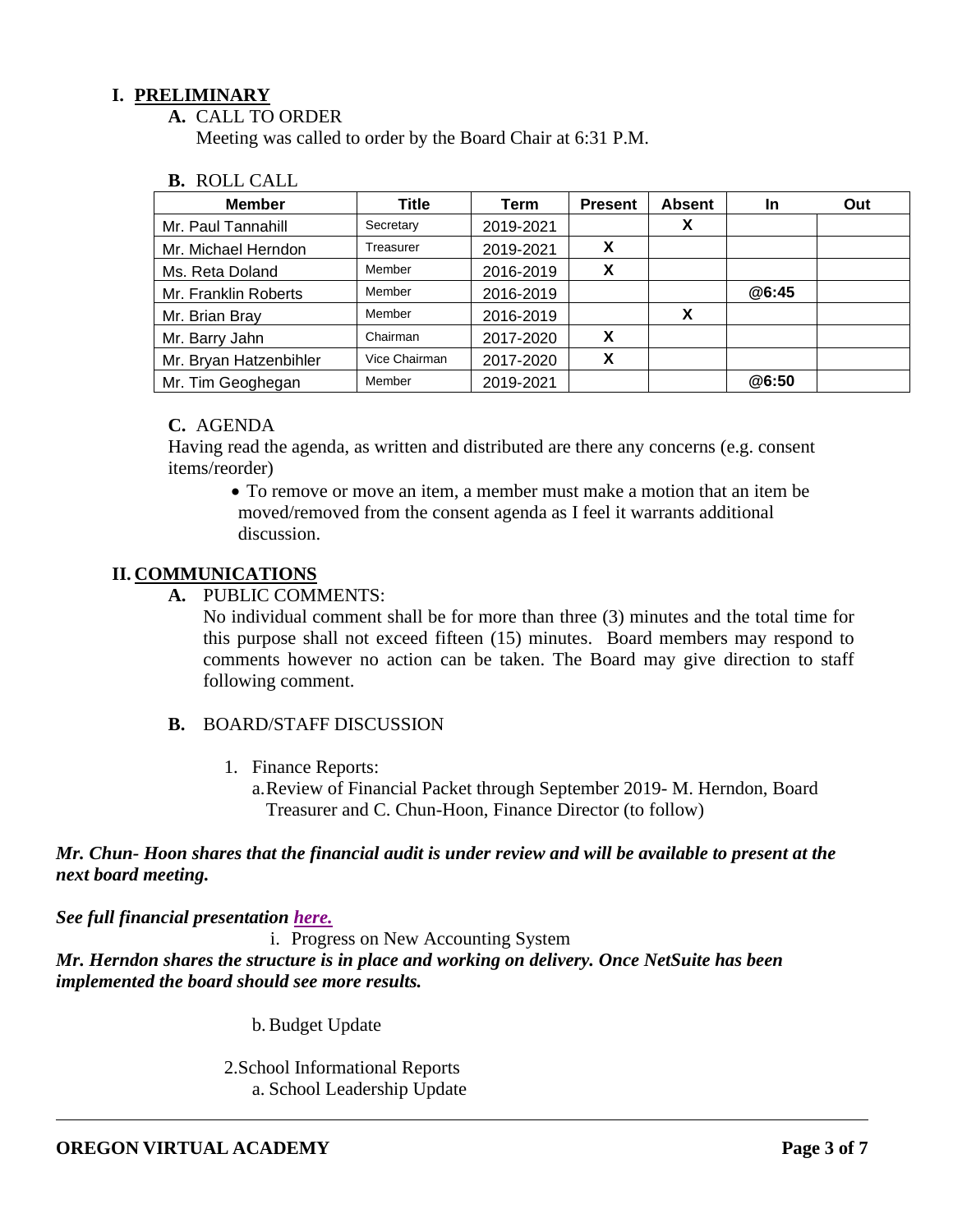i. Insurance Update

• Discuss Board role in benefit selection/determination and timeline.

*Mr. Sutherland speaks to page 1 of the Board Packet. See the board packet [here.](https://k12inc-my.sharepoint.com/:b:/g/personal/mecaldwell_oregonva_org/EZbD4CfSHpJBmTRBubwRQAcBZerxUhCd6XveHBl0MfGNnw?e=Hr87QY)* 

b. Administration/Leadership Report

i. M98/HSS Committee Report – N. Sutherland/J. DeWolfe

*Mr. Sutherland recommends monthly meetings for this committee. Page 14 of the board packet shows that the grant fund drawn down request was successful.* 

*Mr. Sutherland speakers to page 15 of the board packet regarding ESD credit update.* 

ii. Orventure Day - J. Stiles, Student Support Administrator

*Ms. Stiles shared the September events including the Open House event in Oregon City and the updated attendance and reporting process. Ms. Stiles shared that the Open House event was very successful and well received by families.* 

3. Board of Directors Discussion:

a. Update on Google suite non-profit status

*Mr. Jahn reports he has reached out to the contact at google for an update on nonprofit status. Waiting to hear back.* 

b. Update from October  $10^{th}$  F2F with Nich and Sheila

*Mr. Jahn shares an update on the meeting with Nich and Sheila. Eric Hasper is working on a dashboard for the board. A staff climate survey will be sent out in the next few weeks.* 

c. Discuss Agenda for Annual Board Retreat – November  $13<sup>th</sup>$ , 2019

i. Afternoon work session agenda

*Mr. Jahn shares a draft agenda for the board retreat. Myk will reach out to Will Lewis to gain his attendance status. Julia, Craig, and Sheila will be in attendance from K12.* 

> 4. Committee Updates a. Policy (A-G, Bylaws) - M. Herndon, Board Treasurer

*Nothing to report.*

b.Board Goals – B. Jahn, Board Chair/B. Hatzenbihler, Board Vice Chair

*Nothing to report.*

c. Budget/Finance/Professional Services/Grant Committee – M. Herndon, Board Treasurer

*Nothing to report.*

# **III. CONSENT AGENDA ITEMS**

All matters listed under the consent agenda are considered by the Board to be routine and will be approved/enacted by the Board in one motion in the form listed below. Unless specifically requested by a Board member for further discussion or removed from the agenda, there will be no discussion of these items prior to the Board votes on them. The Executive Director recommends approval of all consent agenda items.

**A.** ITEMS FOR APPROVAL

# **OREGON VIRTUAL ACADEMY Page 4 of 7**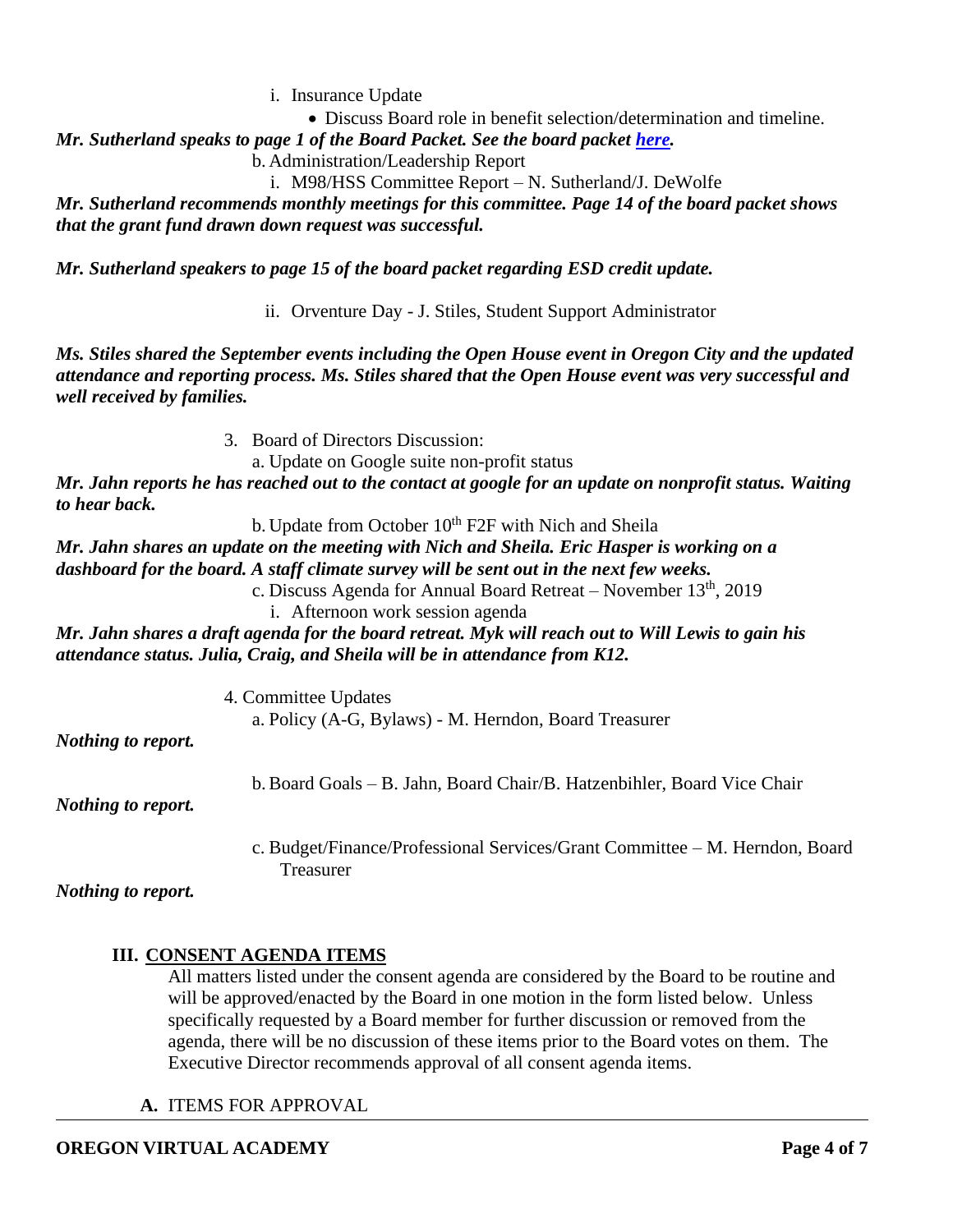### 1. Previous Meeting Minutes

- a. [September 10, 2019](https://k12inc-my.sharepoint.com/:b:/g/personal/mecaldwell_oregonva_org/EdMZvF958E9KgZ3qDAxjcTkBBomVAO2T1hHxUAtDn5m27A?e=yHu3P6)
- b. [September 17, 2019](https://k12inc-my.sharepoint.com/:b:/g/personal/mecaldwell_oregonva_org/ET8UDZEYQiJAo7M6qt3MzvcB-YN8gEiCpHsNPlb62uZMXQ?e=S6zXbt)
- 2. K12 Invoice Payment
- 3. New Hires
	- a. Christine Seitsinger Special Education Teacher
	- b. Lee Lynch Special Education Teacher

## *Mr. Herndon moved to approve the consent agenda items. Mr. Hatzenbihler seconded the motion. All were in favor with none opposed. The motion carried.*

### **IV. ACTION ITEMS**

### **A.** IV-BDRPT-01\_10-15-19

Discussion and possible action regarding employee benefits selections.

| <b>Member</b>          | <b>Motion</b> | Aye            | <b>No</b>         | <b>Abstain</b> | <b>Absent</b> |
|------------------------|---------------|----------------|-------------------|----------------|---------------|
| Mr. Paul Tannahill     |               |                |                   |                |               |
| Mr. Michael Herndon    |               |                |                   |                |               |
| Ms. Reta Doland        |               |                |                   |                |               |
| Mr. Franklin Roberts   |               |                |                   |                |               |
| Mr. Brian Bray         |               |                |                   |                |               |
| Mr. Barry Jahn         |               |                |                   |                |               |
| Mr. Bryan Hatzenbihler |               |                |                   |                |               |
| Mr. Tim Geoghegan      |               |                |                   |                |               |
| Motion                 | Carried ()    | Not Carried () | Vote, (A) (N)(Ab) | Tabled ()      |               |

*Mr. Sutherland shared a summary of the cost increase/comparison from UHC to MODA.* 

*Mr. Herndon shares that the benefits are better with MODA compared to UHC. May look at covering the employee premium plus a few dollars down the road.* 

*Mr. Herndon suggests adding this to the special meeting agenda for the next week or two after a budget/finance breakdown meeting with finance.*

*Item was tabled.*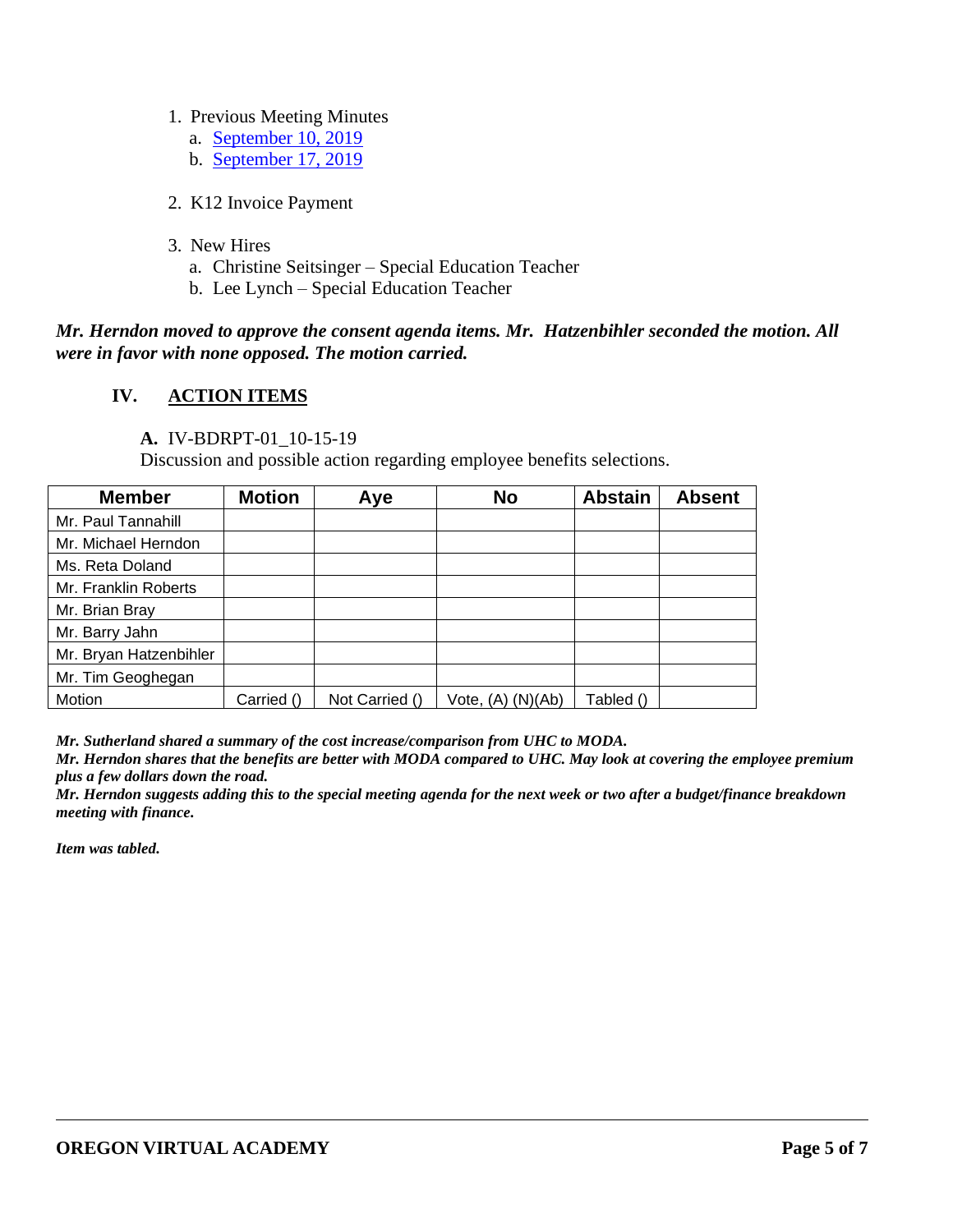# **B.** IV-BDRPT-02\_10-15-19

Discussion and possible action to approve Nicholaus Sutherland as a treasury signer on the Oregon Virtual Academy bank accounts.

| <b>Member</b>          | <b>Motion</b> | Aye                | <b>No</b>             | <b>Abstain</b> | <b>Absent</b> |
|------------------------|---------------|--------------------|-----------------------|----------------|---------------|
| Mr. Paul Tannahill     |               |                    |                       |                | X             |
| Mr. Michael Herndon    | Χ             | Χ                  |                       |                |               |
| Ms. Reta Doland        |               | Χ                  |                       |                |               |
| Mr. Franklin Roberts   |               | χ                  |                       |                |               |
| Mr. Brian Bray         |               |                    |                       |                | X             |
| Mr. Barry Jahn         |               | χ                  |                       |                |               |
| Mr. Bryan Hatzenbihler | 2nd           | χ                  |                       |                |               |
| Mr. Tim Geoghegan      |               | χ                  |                       |                |               |
|                        |               | <b>Not Carried</b> |                       |                |               |
| Motion                 | Carried (X)   |                    | Vote, $(A)$ $(N)(Ab)$ | Tabled ()      |               |

*Mr. Herndon moved to approve Nicholaus Sutherland as a treasury signer on the Oregon Virtual Academy bank accounts. Mr. Hatzenbihler seconded the motion. The motion carried.*

# **C.** IV-BDRPT-03\_10-15-19

Discussion and possible action to Grant Executive Director authority to act as agent of the Board pertaining to M98 to manage grant activities including tracking and drawing down funds from the Electronic Grant Management System.

| <b>Member</b>          | <b>Motion</b> | Aye            | <b>No</b>         | <b>Abstain</b> | <b>Absent</b> |
|------------------------|---------------|----------------|-------------------|----------------|---------------|
| Mr. Paul Tannahill     |               |                |                   |                | χ             |
| Mr. Michael Herndon    |               | χ              |                   |                |               |
| Ms. Reta Doland        |               | Χ              |                   |                |               |
| Mr. Franklin Roberts   | 2nd           | v              |                   |                |               |
| Mr. Brian Bray         |               |                |                   |                | X             |
| Mr. Barry Jahn         | Χ             | χ              |                   |                |               |
| Mr. Bryan Hatzenbihler |               | Χ              |                   |                |               |
| Mr. Tim Geoghegan      |               | X              |                   |                |               |
| Motion                 | Carried (X)   | Not Carried () | Vote, (A) (N)(Ab) | Tabled ()      |               |

*Mr. Jahn moved to approve Granting Executive Director authority to act as agent of the Board pertaining to M98 to manage grant activities including tracking and drawing down funds from the Electronic Grant Management System. Mr. Roberts seconded the motion. All were in favor with none opposed. The motion carried.* 

# **D.** IV-BDRPT-04\_10-15-19

Discussion and possible action to grant Executive Director authority to act as agent of the Board pertaining to human resources activities as expressed in the Charter Agreement and EPSA.